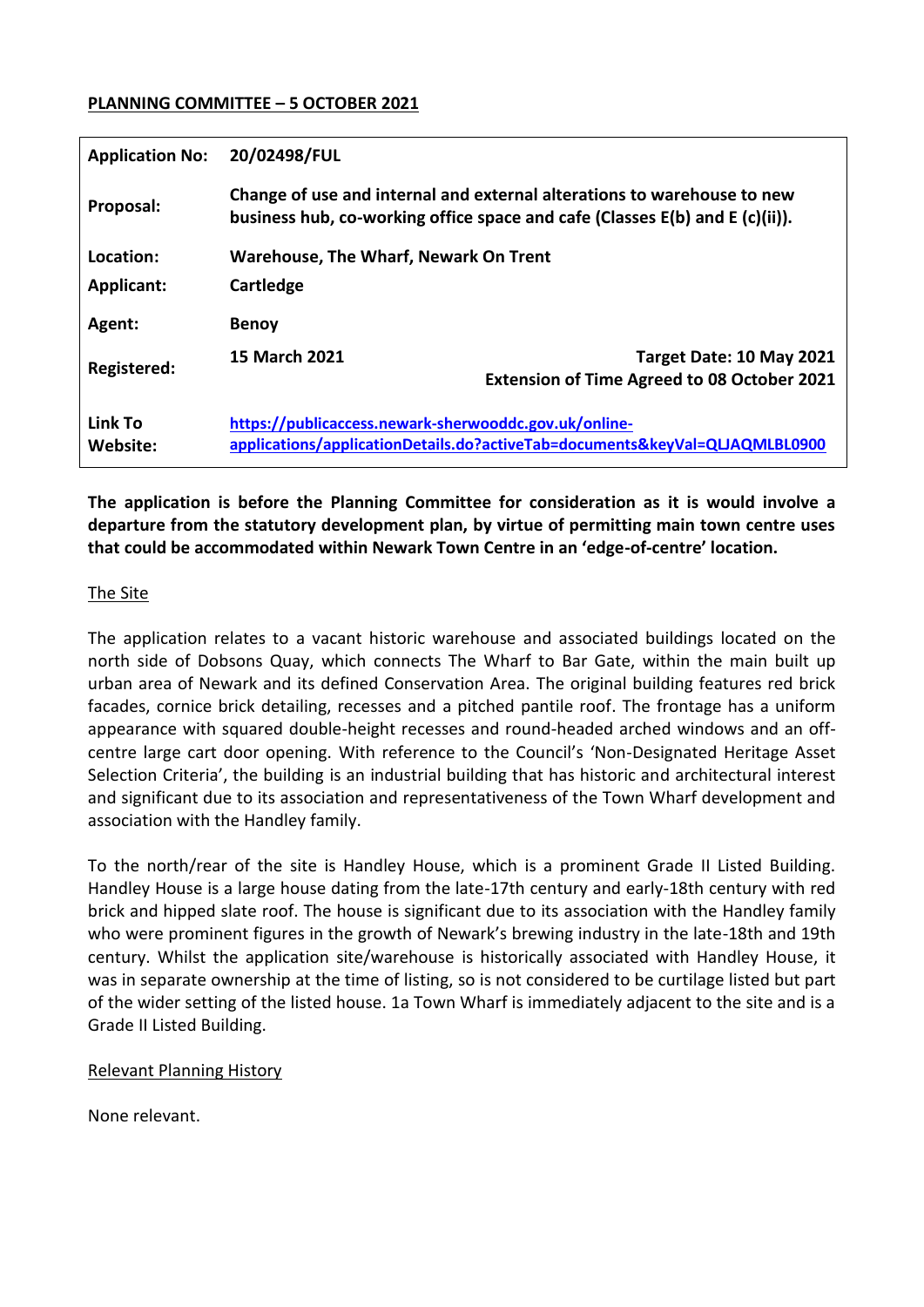## The Proposal

The application seeks planning permission for change of use to a café and offices with associated WC and kitchen facilities, social areas and external courtyard. The vacant historic warehouse is proposed to house a 10ft shipping container fitted out to a café with mezzanine seating above and an additional associated seating area opposite the container. A glazed entrance would be installed to the rear of the historic warehouse to form secure access to the proposed office space, which would operate as a shared coworking space<sup>1</sup>. A new platform lift, raised floor and steps would be installed to improve access between the adjoining spaces and an accessible WC installed within the proposed café area.

The proposed external alterations are described in detail in the submitted Heritage Statement and would include the following:

- Repointing damaged brickwork
- Refurbishment/replacement of windows and doors
- Replacement of damaged roofs
- Erection of new infill wall to west elevation, installation of new roof and rooflights
- Installation of timber decking

#### Departure/Public Advertisement Procedure

Occupiers of 31 properties have been individually notified by letter. Two site notices have also been displayed near to the site and adverts placed in the local press (first to advertise the application and second to advertise the departure).

#### **Planning Policy Framework**

#### **The Development Plan**

#### **Newark and Sherwood Core Strategy DPD (adopted March 2019)**

Spatial Policy 1 – Settlement Hierarchy

- Spatial Policy 2 Spatial Distribution of Growth
- Spatial Policy 7 Sustainable Transport
- Core Policy 8 Retail & Town Centres
- Core Policy 9 Sustainable Design
- Core Policy 12 Biodiversity and Green Infrastructure
- Core Policy 14 Historic Environment
- Newark Area Policy 1 Newark Urban Area (NAP1)

#### **Allocations & Development Management DPD**

- Policy DM1 Development within Settlements Central to Delivering the Spatial Strategy
- Policy DM5 Design

**.** 

- Policy DM7 Biodiversity and Green Infrastructure
- Policy DM9 Protecting and Enhancing the Historic Environment

<sup>1</sup> https://drop-desk.com/what-is-coworking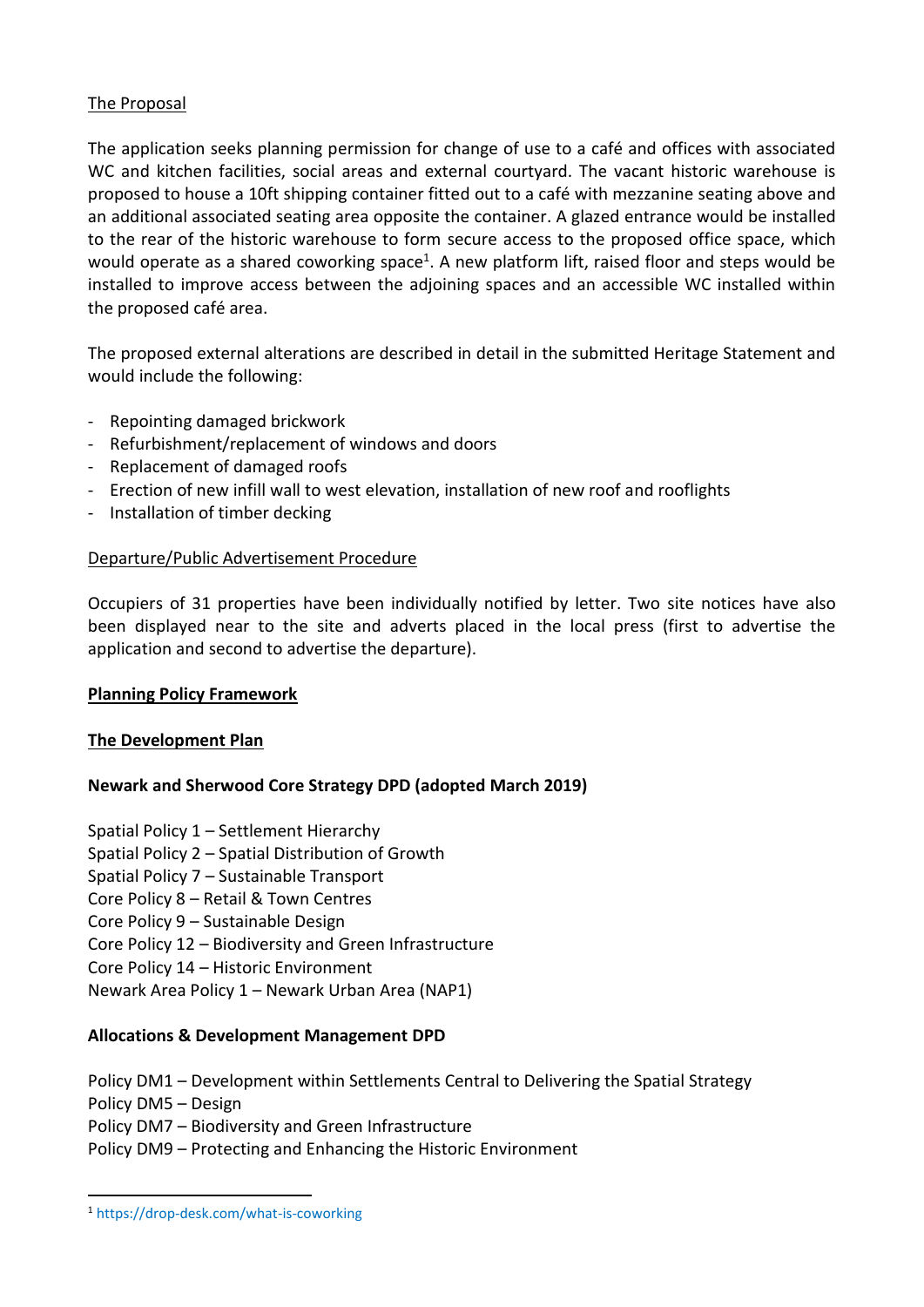Policy DM11 – Retail and Town Centre Uses Policy DM12 – Presumption in Favour of Sustainable Development

## **Other Material Planning Considerations**

National Planning Policy Framework 2021 Planning Practice Guidance Town and Country Planning (User Classes) Order 1987, as amended. Town and Country Planning (General Permitted Development) (England) Order 2015, as amended

#### Consultations

**Newark Town Council –** NOT TO OBJECT to this application subject to a thorough Bat Survey being undertaken and provided that suitable mitigation was put in place regarding parking.

## **Newark Business Club – Support**

**Nottinghamshire Wildlife Trust** The following facts from the report need to addressed further prior to the works commencing. As a bat roost was confirmed within the building, it is necessary to obtain European Protected Species Licence from Natural England and further nocturnal bat surveys need to be completed. The bat report (RammSanderson, October 2020) gives further guidance on completing these requirements and we fully support the need for this action.

**Environment Agency –** No fluvial flood risk concerns

**Nottinghamshire Lead Local Flood Authority** – recommended note to applicant regarding surface water drainage.

**NSDC Conservation –** In summary, the proposal would involve works which would improve the condition of the building and reinstate traditional sympathetic features and materials. This will be an enhancement to the character and appearance of the Conservation Area and to the significance of the NDHA (par.192 of NPPF and policy DM9 & CP14). There are a few modern additions and alterations, but these have been designed to reflect the industrial character of the building and its setting. These modern additions will still conserve the overall significance of the designated and non-designated heritage assets. We are supportive of the proposal from a conservation perspective. For any consent granted, a number of conditions are suggested.

**Economic Development –** No objection, do not consider proposal will affect the Town Investment Plan

**Environmental Health –** Support, recommended note to applicant regarding food business registration

**Environmental Services – Contaminated Land** – recommend note to applicant regarding potential contamination.

**One local resident has commented in objection citing concerns regarding loss of amenity and privacy from**

- Overlooking from upper ground floor window, terrace and glazed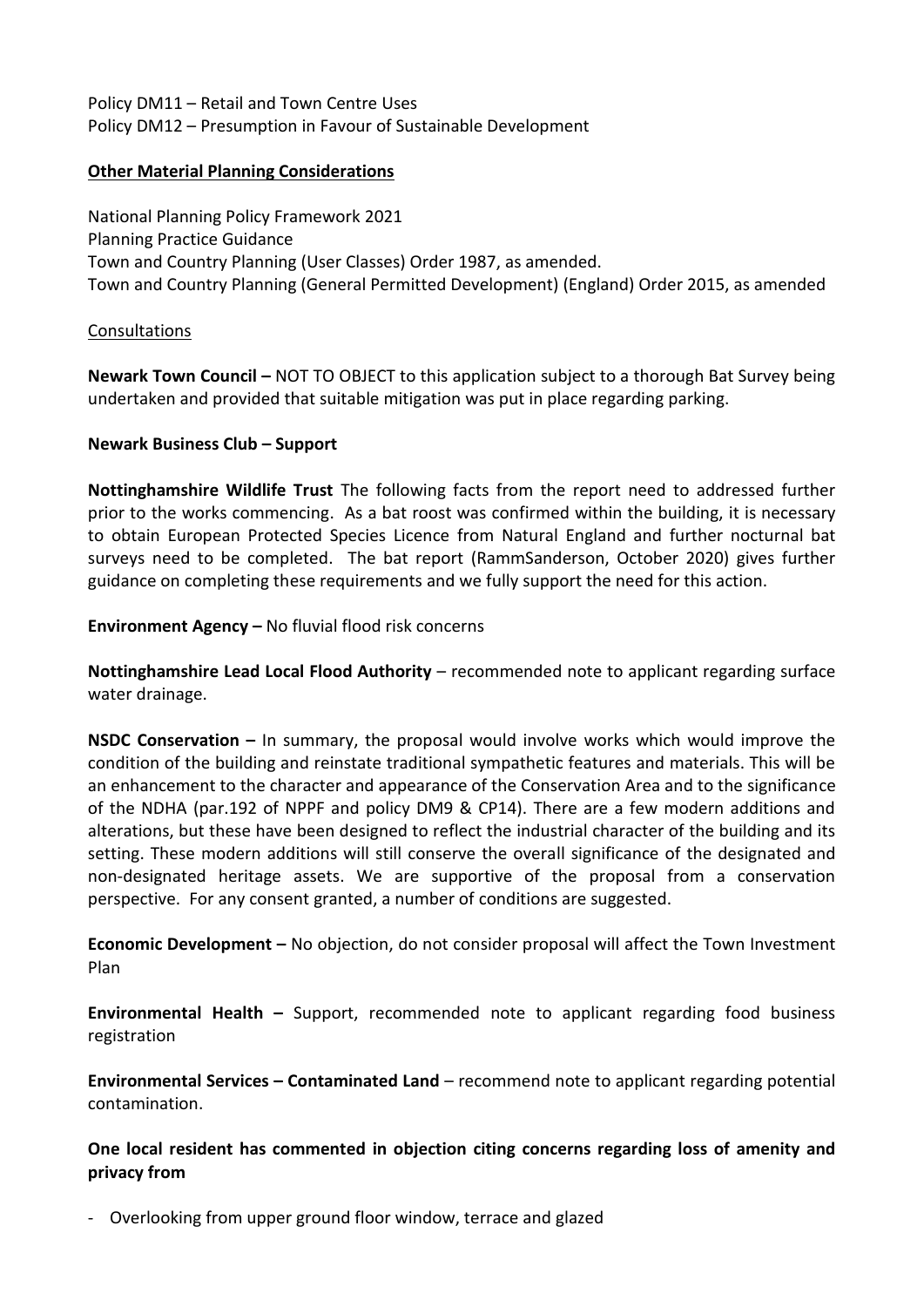- Noise and disturbance from café and/or business hub

They have also queried the repainting of the 'Maltby's' sign, which is proposed to be refurbished as part of the scheme.

#### **Comments of the Business Manager**

#### *Principle of development*

The National Planning Policy Framework sets out a core planning principle that in decision-taking, Local Planning Authorities should encourage the effective use of land by re-using land that has been previously developed, provided that it is not of high environmental value.

The application site is located in Newark Urban Area, which is the Sub-Regional Centre for the District, as defined under Spatial Policy 1 of the Amended Core Strategy (adopted 2019). Newark Urban Area functions as the focus for residential, commercial and leisure activity within the District.

#### *Impact on Newark Town Centre*

Both the proposed office and café uses are classed as a main town centre uses. In accordance with the NPPF, a sequential test should be applied to applications for main town centre uses that are not in an existing centre and are not in accordance with an up-to-date Local Plan. The focus of main town centre uses is firstly they are to be located in town centres, then in edge of centre locations and only if sites are not available should out of centre sites be considered. The sequential test evaluates available sites with this priority order.

The application site lies just outside (30 metres from) the boundary of Newark Town Centre, which runs along the opposite side of Bar Gate, and, as such, is considered to constitute an 'edge-ofcentre' location as defined in the NPPF. Based on a recent survey of vacant units within Newark Town Centre by the Council, it is unlikely the proposal would pass the sequential test, as there are units that could accommodate both uses together or separately within Newark Town Centre. The proposal therefore constitutes a departure from this policy.

Notwithstanding, there are locational factors that weigh in favour of supporting the proposed development. The proposal would provide coworking office space, which is becoming increasingly popular with freelancers, remote workers and small businesses/enterprises, as it is a flexible, lowcost alternative to working from home or leasing traditional office space. It is therefore vital that such office space is in a location that can be commuted to/from easily. Not only is the site within a short walking distance from Newark Town Centre, but it is also a 5-minute walk from Newark Castle Railway Station and a 7-minute walk from Newark Bus Station. It is also close to the A1 corridor, with pay and display parking available along The Wharf and Riverside. It would therefore be highly accessible to those who wish to work remotely or within a coworking space and contribute positively to the diversity of uses within and around Newark Town Centre. It is also close to restaurants, cafes and food stores, some of which are located within Newark Town Centre, so the development would still, albeit indirectly, support the vitality and vibrancy of Newark Town Centre. Finally, the proposal would bring an empty historic building back into use, providing environmental enhancement for public benefit whilst also preserving an important part of Newark's industrial heritage.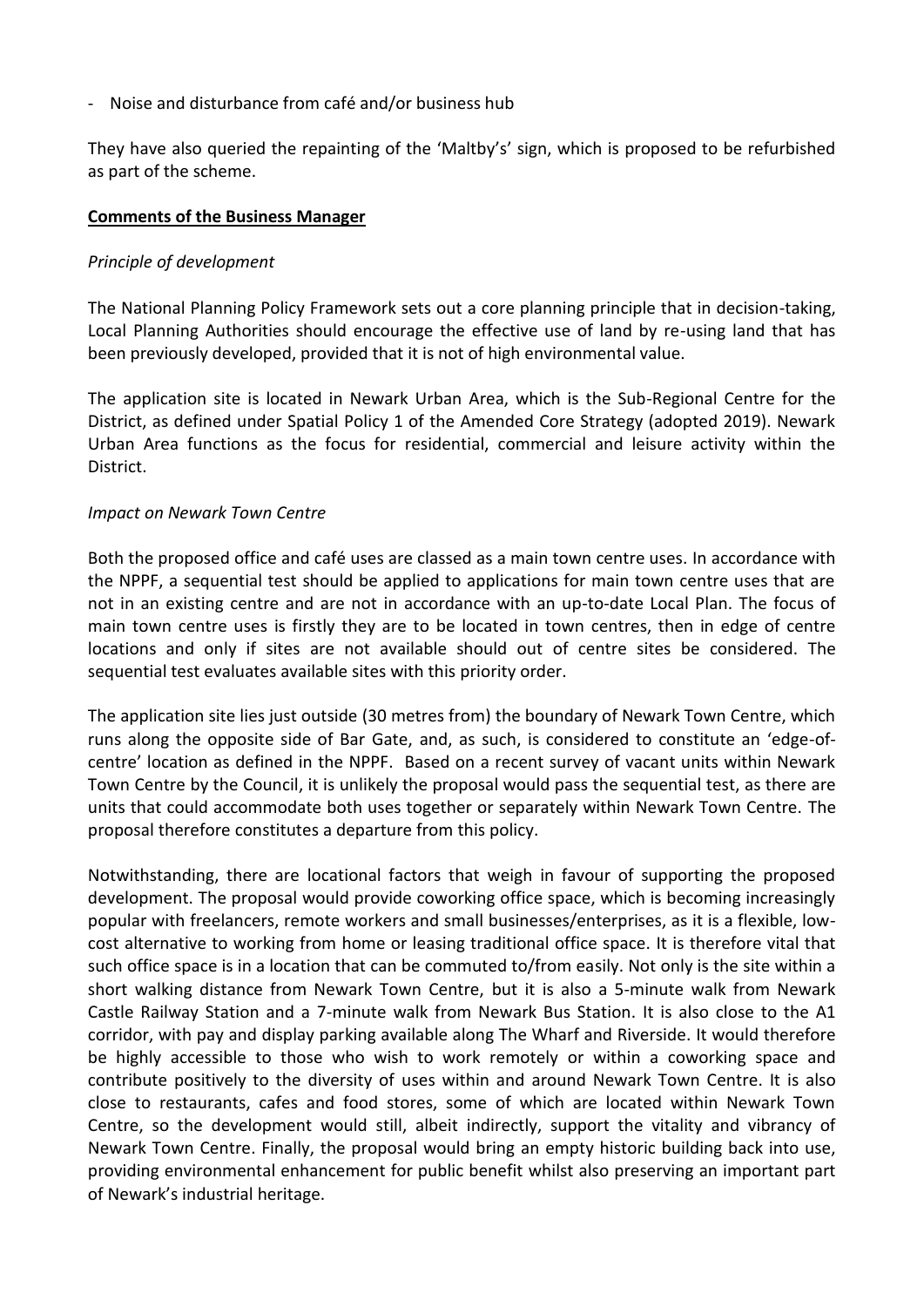## *Impact on character and appearance of the Conservation Area*

Core Policy 14 'Historic Environment' of the Newark and Sherwood Core Strategy DPD (adopted March 2019) requires the continued conservation and enhancement of the character, appearance and setting of the District's heritage assets and historic environment, in line with their identified significance; and the preservation and enhancement of the special character of Conservation Areas including that character identified through Conservation Area Character Appraisals which form the basis for their management.

In accordance with Core Policy 14, development proposals should take account of the distinctive character and setting of individual conservation areas including open space and natural features and reflect this in their layout, design, form, scale, mass, use of materials and detailing (Policy DM9 'Protecting of the Historic Environment' of the Allocations & Development Management DPD). Development proposals for development affecting or within the curtilage of listed buildings will be required to demonstrate that the proposal is compatible with the fabric and setting of the building (Policy DM9').

The application property is located within Newark Conservation Area and the setting of Handley House, which is a prominent Grade II listed building. Consequently, special regard should be given to the desirability of preserving or enhancing the character or appearance of that area in accordance with the duty contained within Section 72(1) of the Planning (Listed Buildings and Conservation Areas) Act 1990. Additionally, development which affects a listed building or its setting, preserving the building or its setting or any features of special architectural or historic interest which it possesses should be undertaken in accordance with the duty contained within Section 66(1) of the 1990 Act.

The application is supported by a Heritage Statement. The Council's Conservation Officer has considered the application and raised no objections to the proposed change of use on the basis that it would improve the condition of the building and reinstate traditional sympathetic features and materials. Subject to the recommended conditions, the proposal would therefore accord with the aforementioned policy framework.

#### *Impact on residential amenity*

Policy DM5 of the Allocations & Development Management DPD requires development proposals to have regard to their impact on the amenity or operation of surrounding land uses and where necessary mitigate for any detrimental impact.

The application property is located within a mixed area, with the nearest residential properties located to the north at Brewer's Wharf.

One local resident has raised concerns regarding loss of amenity and privacy from potential overlooking and noise and disturbance from the proposed uses.

The applicant's architect has provided additional information on the management, monitoring and security of the premises, including a full time employee being on site during opening and access control system for the proposed offices. The rear courtyard would be accessible to office users only and provide external space for comfort breaks, so would not be in use for prolonged periods. This equally applies to the associated terrace, which would essentially be a refurbished version of the the existing platform and steps that provide access to the rear courtyard. Existing vegetation along the boundary is proposed to be retained and planters added for additional screening.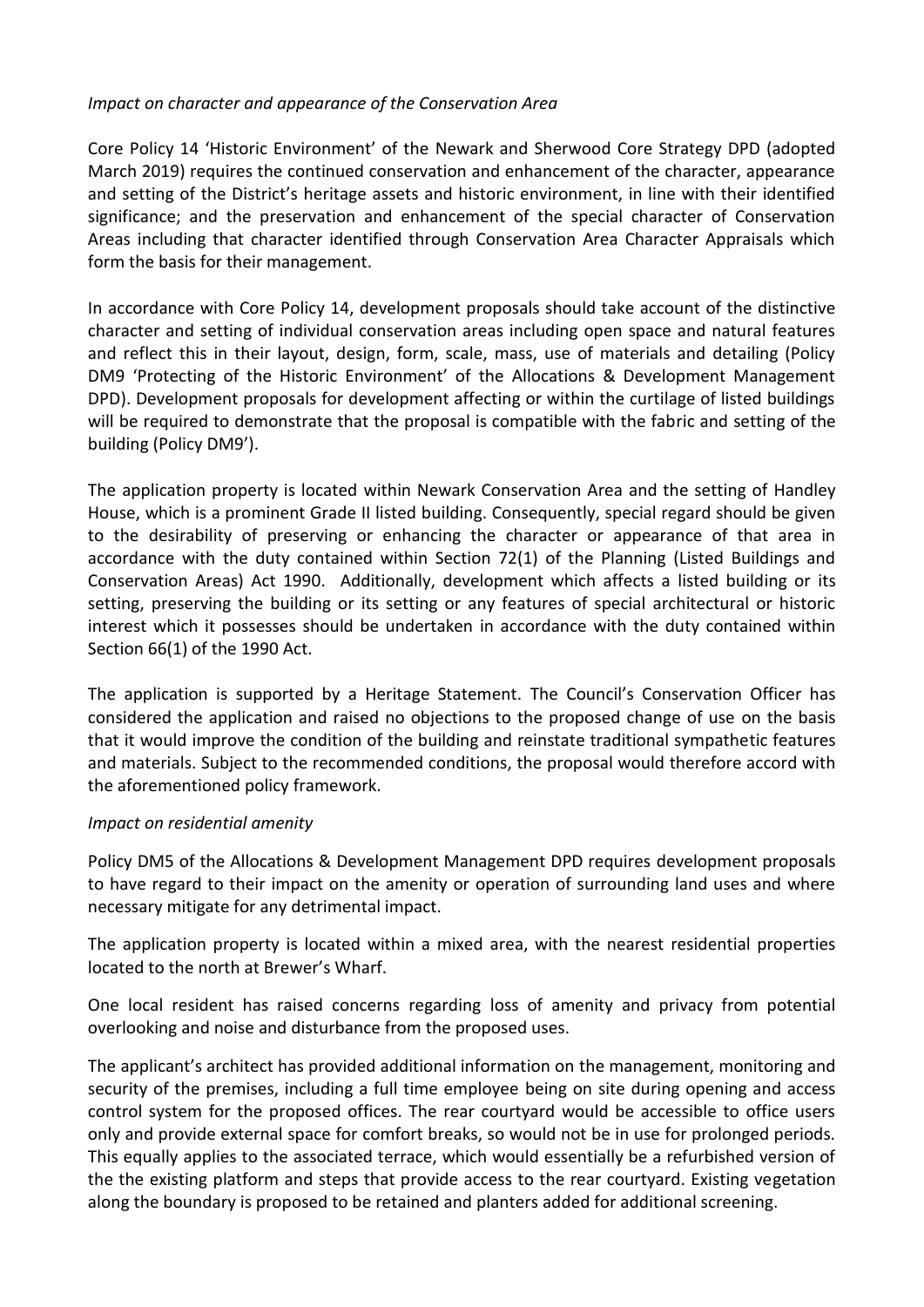Regarding potential overlooking from the west elevation window (shown on drawing no. MA 21 AL02 A). This window is currently boarded up with timber sheet and does not form part of the proposal i.e. there is no proposed change of use of this area. The applicant's architect has indicated that they may infill the window with brickwork to match existing, recessed visually to maintain the original form, which would be acceptable.

The proposal will therefore have no detrimental impact on the amenity of surrounding land uses, including residential properties.

## *Impact on highway safety and parking*

Spatial Policy 7 requires development proposals to provide appropriate and effective parking provision in line with Highway Authority best practice and ensure that vehicular traffic generated does not create new, or exacerbate existing on street parking problems, nor materially increase other traffic problems.

No additional parking is proposed as part of the proposed development. However, as stated above, pay and display parking is available along The Wharf and Riverside. In addition, the site is sustainably located within walking distance of Newark Town Centre and its bus and railway stations. It is therefore considered the proposal would not have detrimental impact on highway safety and capacity.

## *Impact on ecology*

Core Policy 12 of the Amended Core Strategy DPD seeks to secure development that maximises the opportunities to conserve, enhance and restore biodiversity. Policy DM5 of the Allocations & Development Management DPD states that natural features of importance within or adjacent to development sites should, wherever possible, be protected and enhanced.

During the application process, bat surveys were requested, to ensure adequate consideration of whether the proposed development is likely to affect bats, who are a protected species.

RammSanderson Ecology undertook a Bat Building Assessment in October 2020. Due to the late stage in the bat activity season in which the works were instructed, RammSanderson were only able to complete one nocturnal emergence survey and, therefore, advised that two further surveys would be required during the 2021 activity season to determine use of the site by bats. Further bat activity surveys were carried out in June and July 2021, and confirmed the presence of a possible bat roost and one common pipistrelle within and around the large modern steel framed structure forming the north boundary of the application site. This building does not form part of the proposal and, as such, the report details the development would not result in negative impacts to bats or result in destruction of disturbance of the roost location identified during the surveys. A protected species licence is therefore not required to undertake the works.

Notwithstanding the above, the report acknowledges that the brick buildings on site contain suitable roosting opportunities, which may be lost as a result of the works. Consequently, the report recommends the provision of two bat boxes and three bird boxes as compensation/mitigation. It is therefore considered appropriate to impose a condition on an approved application requiring details of any compensation/mitigation measures to be agreed with the Local Planning Authority prior to their installation. Therefore, subject to appropriately worded conditions, the proposed development is considered to meet the relevant provisions of Core Policy 12 and Policy DM5 of the DPD.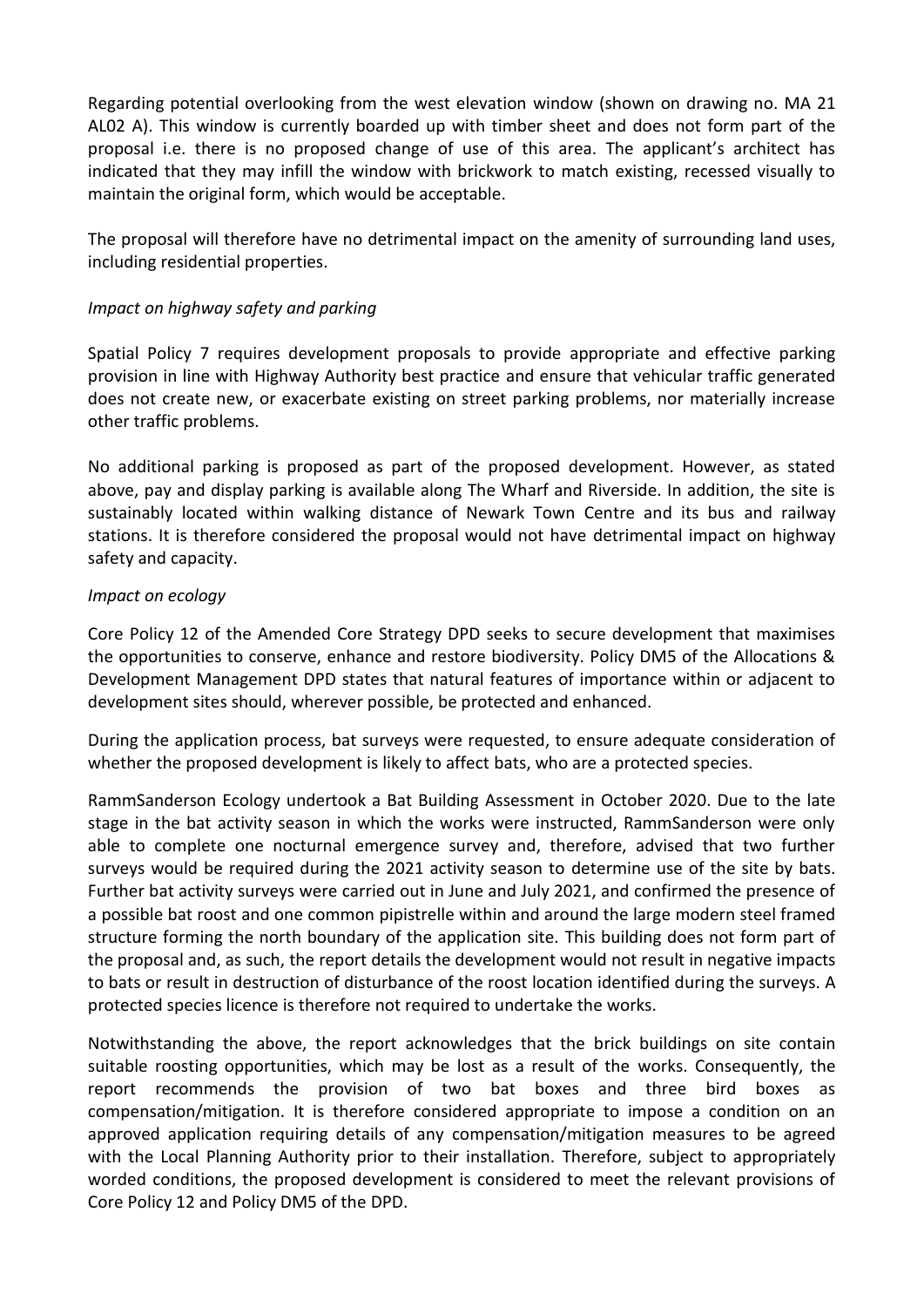## *Other matters*

Finally, the proposal indicates the existing 'Maltby's' sign to the west elevation would be repainted, which one local resident has queried, as it would not relate to the proposed change of use. The July 2021 update to the NPPF introduces a new paragraph (198) on historic statues, plaques, memorials and monuments, which states, when considering any application to remove or alter such features, local planning authorities should have regard to the importance of the retention in situ, where appropriate. The restoration of the existing sign would serve to acknowledge the historic use of the building and would enhance the building's character, which would remain distinctly industrial, despite the proposed change of use.

# *Conclusion*

The proposed change of use is considered acceptable and would support economic growth in Newark, in accordance with Spatial Policy 1 of the Amended Core Strategy DPD. The proposal would preserve the special architectural and historic interest of nearby listed buildings and the character and appearance of Newark Conservation Area in accordance with the duties contained within Sections 66(1) and 72(1) of the Planning (Listed Buildings and Conservation Areas) Act 1990; and the requirements of Core Policy 14 of the Core Strategy DPD and Policy DM9 'Protecting of the Historic Environment' of the Allocations & Development Management DPD and relevant guidance contained within the National Planning Policy Framework. In addition, the proposed change of use is not expected to create new, or exacerbate existing on street parking problems, nor materially increase other traffic problems, in accordance with Spatial Policy 7 of the Amended Core Strategy DPD. Nor is it expected to result in any adverse impact on the amenity or operation of surrounding land uses, in accordance with Policy DM5 of the Allocations & Development Management DPD.

#### **RECOMMENDATION**

#### **That planning permission is approved subject to the conditions and reasons shown below;**

#### Conditions

#### **01**

The development hereby permitted shall not begin later than three years from the date of this permission.

Reason: To comply with the requirements of Section 51 of the Planning and Compulsory Purchase Act 2004.

#### **02**

The development hereby permitted shall not be carried out except in complete accordance with the following approved plans:

MA 20 0002 A Proposed GA Ground Floor Plan MA 20 0102 A Proposed GA First Floor Plan MA 20 0202 A Proposed GA Roof Plan MA 21 AL02 A Proposed South and West Elevations MA 22 AL02 A Proposed GA Sections SA 20 0001 A Proposed Site and Block Plan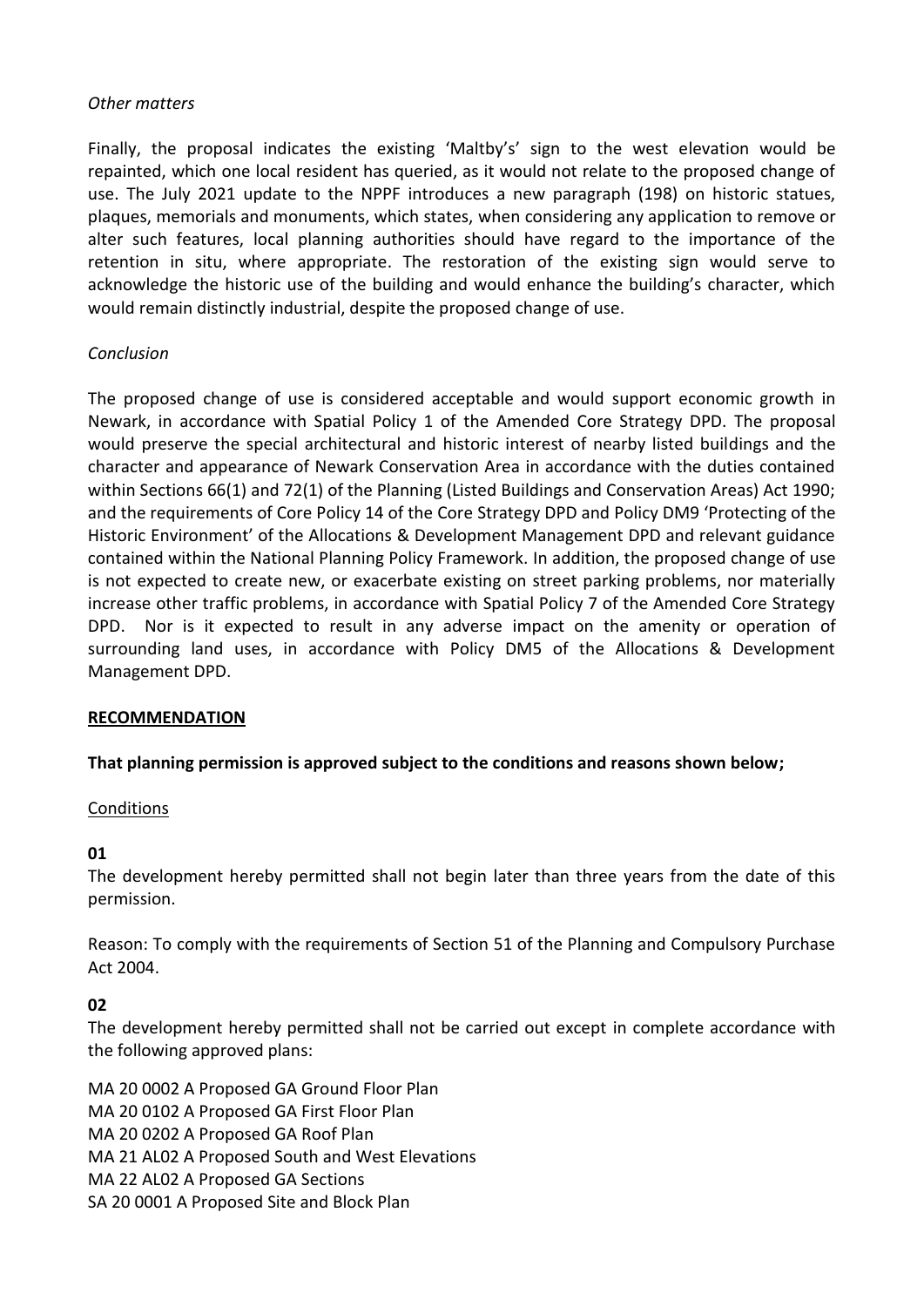Reason: So as to define this permission.

# **03**

Notwithstanding the submitted details, no development in relation to the following details shall be commenced until samples have been submitted to and approved in writing by the Local Planning Authority. Development shall thereafter be carried out in accordance with the approved details.

Roof tiles/materials Matt metal cladding Railings

Reason: In the interests of visual amenity and to preserve the character and appearance of the Conservation Area.

# **04**

Notwithstanding the submitted details, no development shall be commenced in respect of the features identified below, until details of the design, specification, fixing and finish in the form of drawings and sections at a scale of not less than 1:10 have been submitted to and approved in writing by the Local Planning Authority. Development shall thereafter be undertaken and retained in accordance with the approved details.

External windows and doors, including glazed entrance, and their immediate surroundings (i.e. cills, lintels and any recesses), including details of glazing and glazing bars

Ridge, verge and eaves details (new/replacement roofs)

Reason: In the interests of visual amenity and to preserve the character and appearance of the Conservation Area.

# **05**

No development shall be commenced in respect of rooflights until a detailed specification of all new rooflights has been submitted to and agreed in writing with the Local Planning Authority. Development shall thereafter be undertaken in accordance with the approved details. The rooflight(s) specification shall include details of:

- Size;
- Material;
- Colour;
- Method of opening;
- Method of fixing; and
- Appearance.

Reason: In the interests of visual amenity and to preserve the character and appearance of the Conservation Area.

# **06**

Any new bricks required for the purposes of repairs shall match as closely as possible the size, colour, form and texture of the existing bricks.

Reason: In the interests of visual amenity and to preserve the character and appearance of the Conservation Area.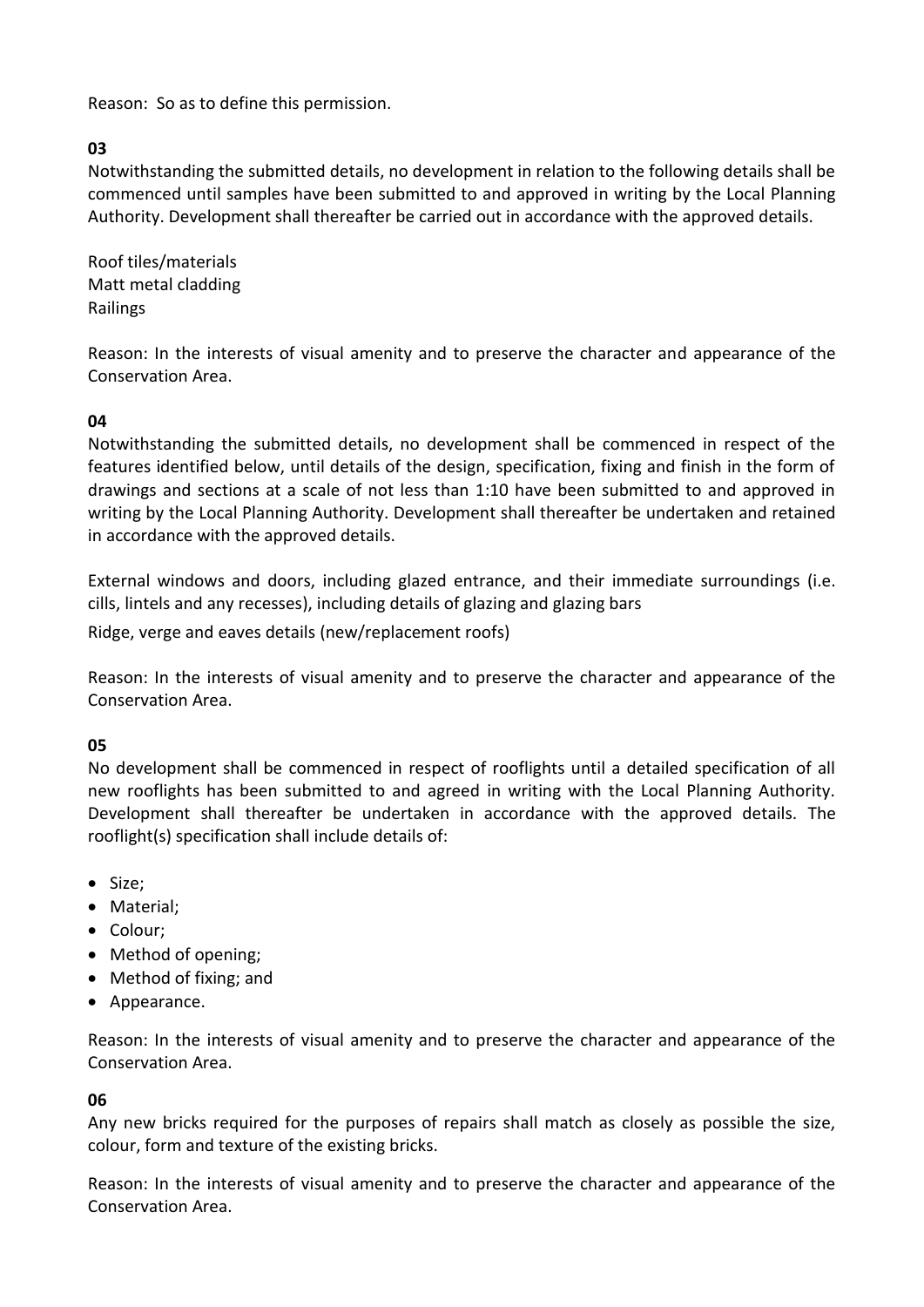# **07**

Any areas of new brickwork shall match the existing in brick bond, mortar and pointing technique. Re-pointing should be undertaken only where necessary and the mortar used should be consistent with the lime-based mortars used in the original construction.

Reason: In the interests of visual amenity and to preserve the character and appearance of the Conservation Area.

# **08**

No part of the development shall be brought into use until a scheme of compensation/mitigation in accordance with the submitted Bat Survey Report (July 2021) has been submitted to and approved in writing by the Local Planning Authority. The approved scheme shall be thereafter carried out in accordance with the approved details and retained for the lifetime of the development.

Reason: In the interests of maintaining and enhancing biodiversity.

# **09**

No external lighting shall be installed until details have been submitted to and approved in writing by the Local Planning Authority. The details shall include location, design, levels of brightness and beam orientation, together with measures to minimise overspill, light pollution and impacts on nocturnal wildlife. The lighting scheme shall thereafter be carried out in accordance with the approved details and the measures to reduce overspill and light pollution retained for the lifetime of the development.

Reason: In the interests of visual, residential amenity and ecology.

# **10**

Notwithstanding The Town and Country Planning (Use Classes) Order 1987 (as amended), and The Town and Country Planning (General Permitted Development) (England) Order 2015 (as amended), or any succeeding orders, the respective areas of premises shall be used for E(b) Sale of food and drink for consumption (mostly) on the premises and E (c)(ii)) Other appropriate services in a commercial, business or service locality only.

Reason: To define the permission.

# Informatives

# **01**

The application as submitted is acceptable. In granting permission without unnecessary delay the District Planning Authority is implicitly working positively and proactively with the applicant. This is fully in accordance with Town and Country Planning (Development Management Procedure) (England) Order 2015 (as amended).

# **02**

The applicant is advised that all planning permissions granted on or after the 1st December 2011 may be subject to the Community Infrastructure Levy (CIL). Full details of CIL are available on the Council's website at [www.newark-sherwooddc.gov.uk/cil/](http://www.newark-sherwooddc.gov.uk/cil/)